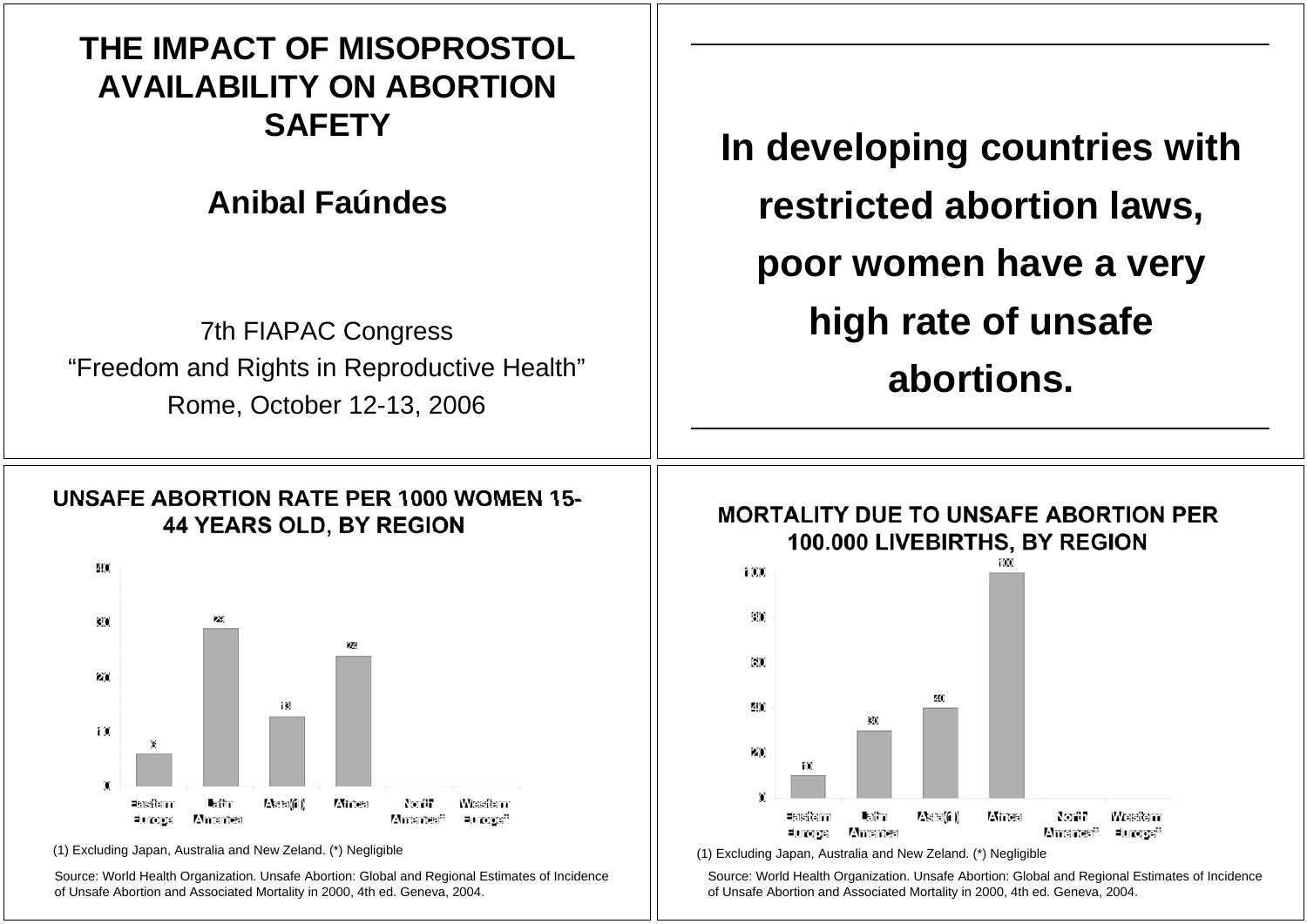**Misoprostol became available in the 1980s.**

**The label explained that it could not be used during pregnancy, as it could cause abortion.**

**This information was used by pharmacy's clerk to attend the demand of women requesting a remedy for delayed menses.**

- **In a few years, late 1980's, early 1990's, most abortion in Brazil were induced with misoprostol**

- **In a few years, late 1980's, early 1990's, most abortion in brazil were induced with misoprostol**
- - **Initially women used excessive dosage. Some severe complications and deaths (rupture uterus) were reported**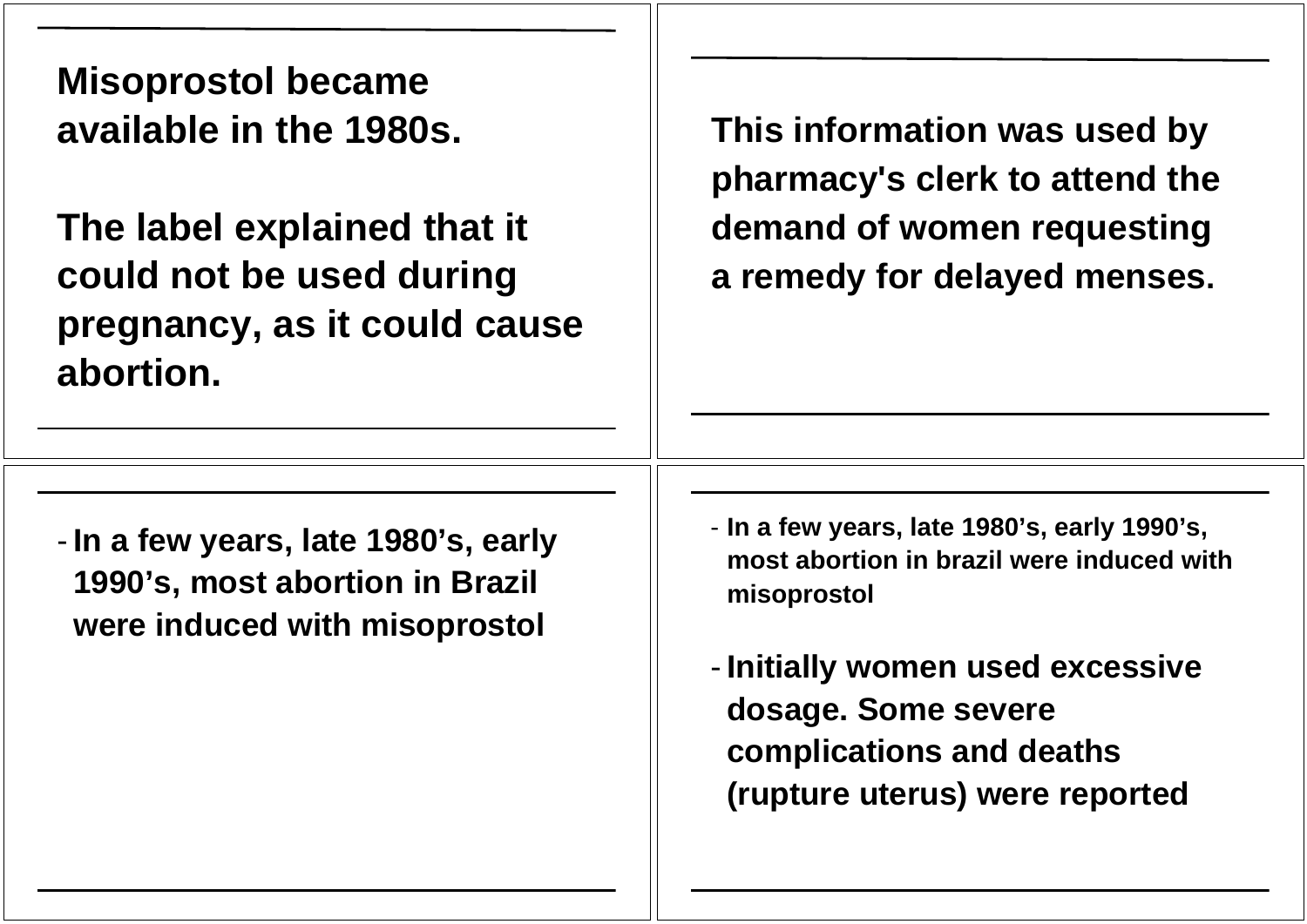- **In a few years, late 1980's, early 1990's, most abortion in brazil were induced with misoprostol**
- **Initially women used excessive dosage. Some severe complications and death (rupture uterus) were reported**
- **In a short time women learnt to use misoprostol more effectively and safely**

**Physicians throughout Latin America noticed a reduction in severe post-abortion complications.**

**During the last decade several studies have confirm that:**

**1) Abortions induced with misoprostol are safer than those induced with other unsafe procedures**

**Incidence of infection of induced abortions according to method of induction Goiânia, Brasil. 1994.**



Source: Viggiano et al, 1996.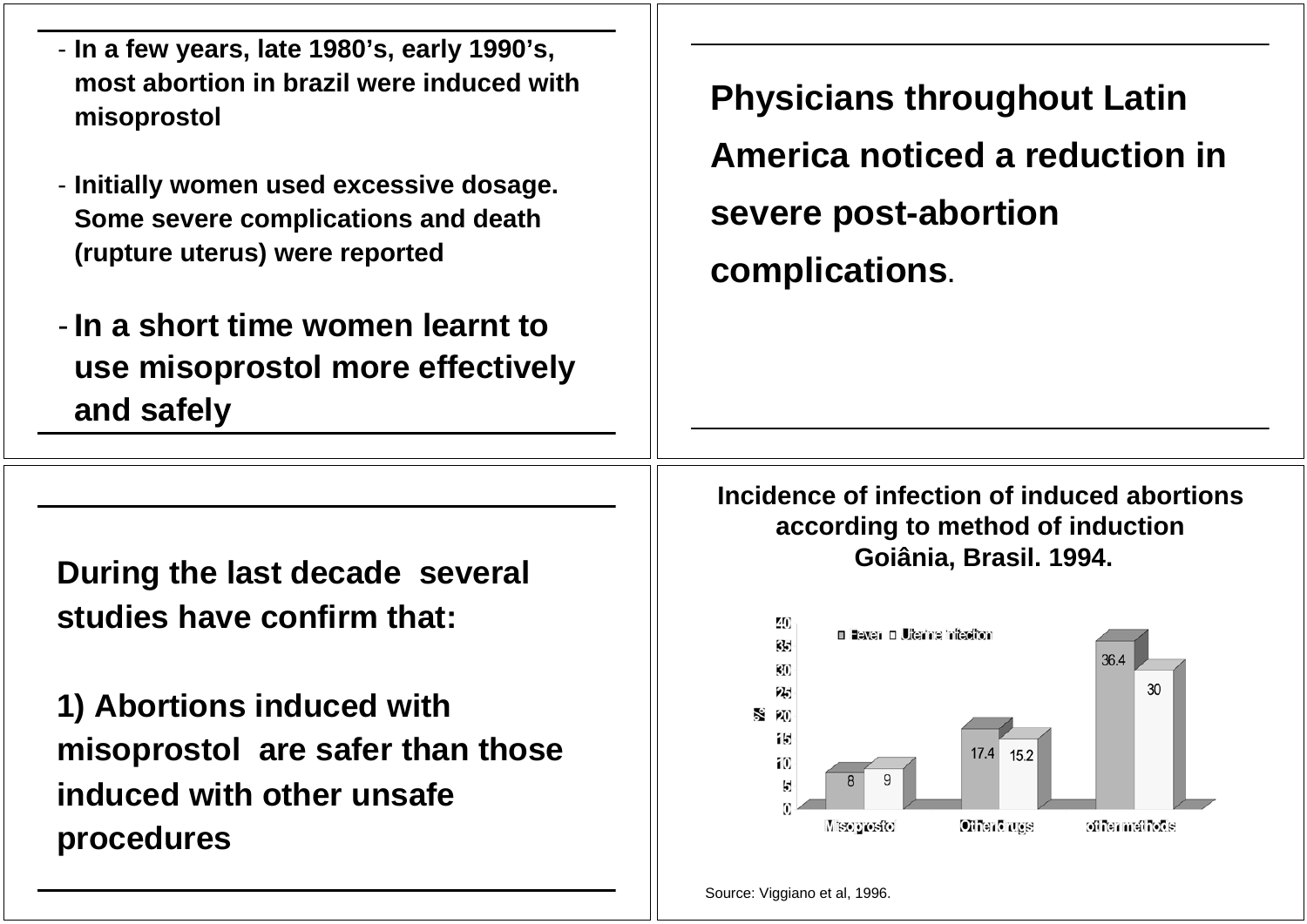#### **Percentage of abortion complicated with infection, according to method of induction Recife, Brazil**



Source: Faúndes et al., 1996.

#### **NATIONAL SALES OF CYTOTEC AND PERCENTAGE OF ABORTIONS WITH SERIOUS COMPLICATIONS IN LARGE HOSPITAL IN SANTO DOMINGO, DOMINICAN REPUBLIC**



#### **During the last decade several studies have confirm that:**

**1) Abortions induced with misoprostol are safer than those induced with other unsafe procedures**

**2) There is a temporary association between increase in the sales of Misoprostol and reduction in the complications of unsafe abortion**



#### **Sales of Cytotec, number of abortion complications**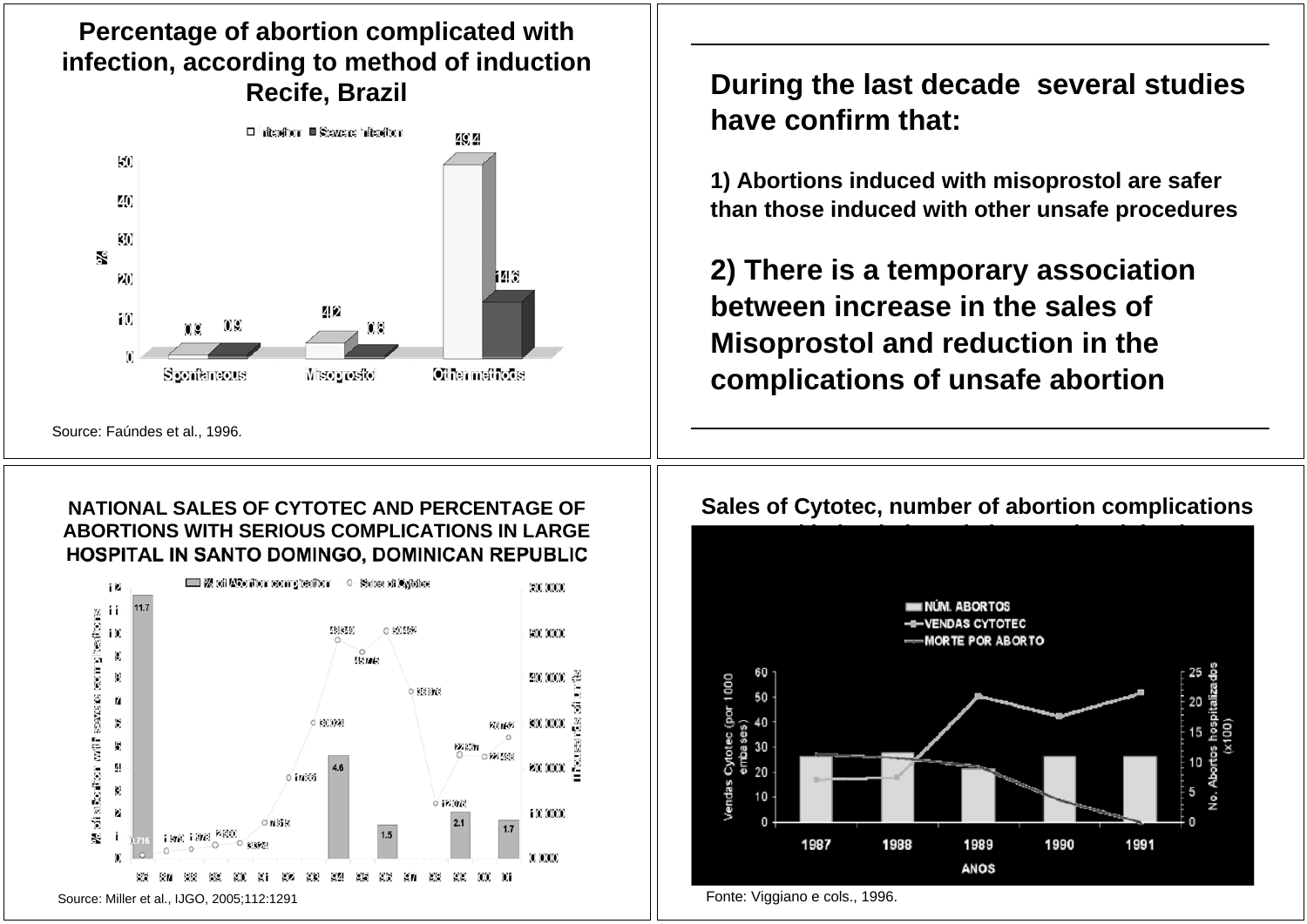| • The knowledge on the safe<br>use of misoprostol by the<br>women themselves was<br>applied in a public health<br>program in Uruguay, where<br>abortion is the first cause of<br>maternal mortality | Induced abortion is a<br>crime in Uruguay. But as a<br>medical and social process<br>it has a period "before" and<br>"after". |
|-----------------------------------------------------------------------------------------------------------------------------------------------------------------------------------------------------|-------------------------------------------------------------------------------------------------------------------------------|
| Visit "before" abortion                                                                                                                                                                             | Visit "before" abortion                                                                                                       |
| 1- Counseling on<br>alternatives:                                                                                                                                                                   | 1- Counseling on<br>alternatives:                                                                                             |
|                                                                                                                                                                                                     |                                                                                                                               |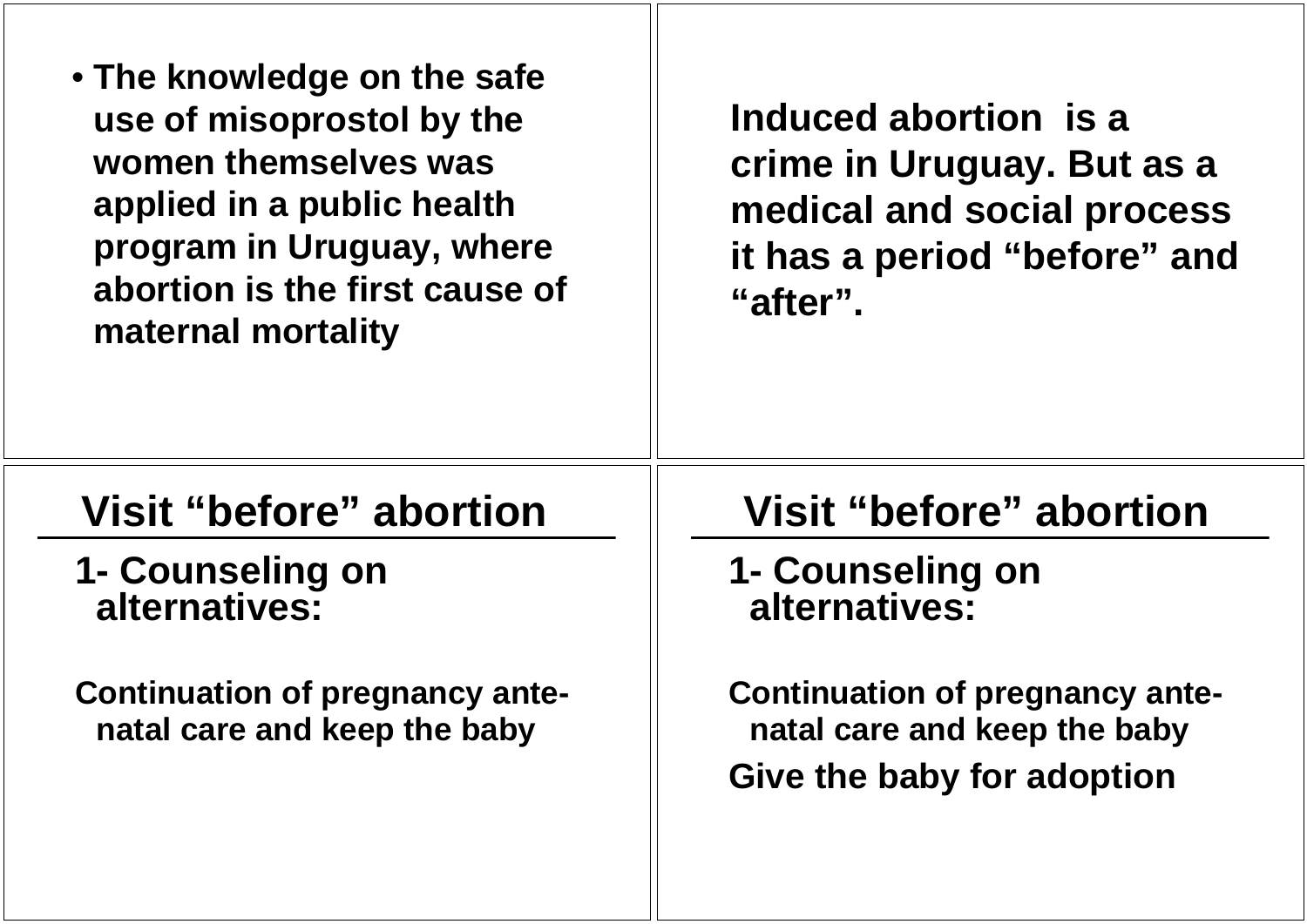| <b>Visit "before" abortion</b>                                        | Visit "before" abortion                                                                                   |
|-----------------------------------------------------------------------|-----------------------------------------------------------------------------------------------------------|
| 1- Counseling on<br>alternatives:                                     | 1- Counseling on<br>alternatives:                                                                         |
| <b>Continuation of pregnancy ante-natal</b><br>care and keep the baby | <b>Continuation of pregnancy ante-natal</b><br>care and keep the baby                                     |
| Give the baby for adoption                                            | Give the baby for adoption                                                                                |
| Safe abortion within the law                                          | Safe abortion within the law                                                                              |
|                                                                       | A still clandestine but low risk<br>abortion                                                              |
| Visit "before" abortion                                               | Visit "before" abortion                                                                                   |
| 2- Information based on<br>evidences                                  | 2- Information based on<br>evidences                                                                      |
| On methods used to induce<br>abortion and their risk                  | On methods used to induce<br>abortion and their risk<br>Women's empowered to<br>take less risky decisions |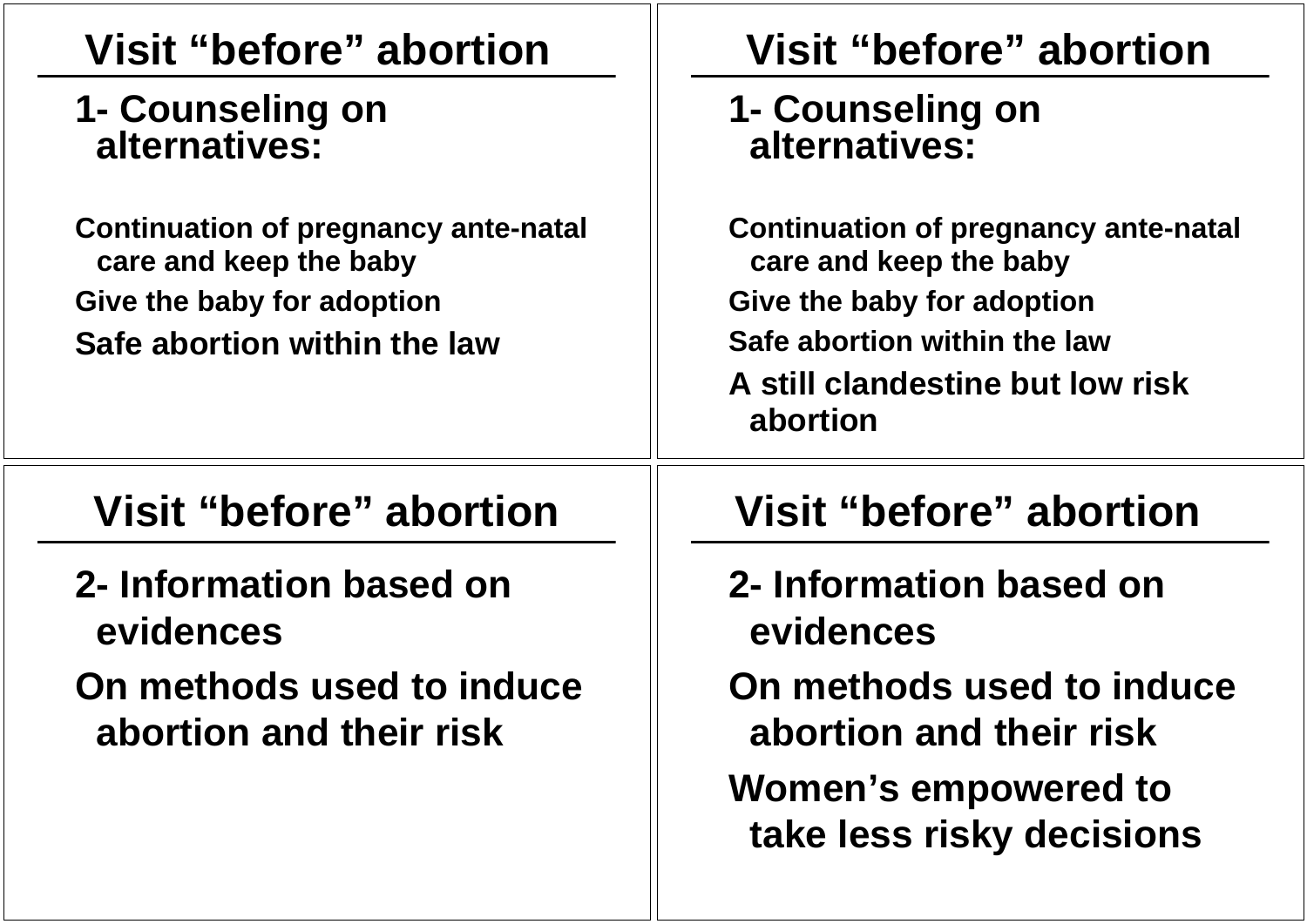



465 out of 675 women (69%) were followed or returned for the "after" visit.

## **Outcome of the pregnancies**

-**9 (1.9 %) were not pregnant**

### **Outcome of the pregnancies**

- **9 (1.9 %) were not pregnant**

-**4 (0.9 %) complied with legal conditions.**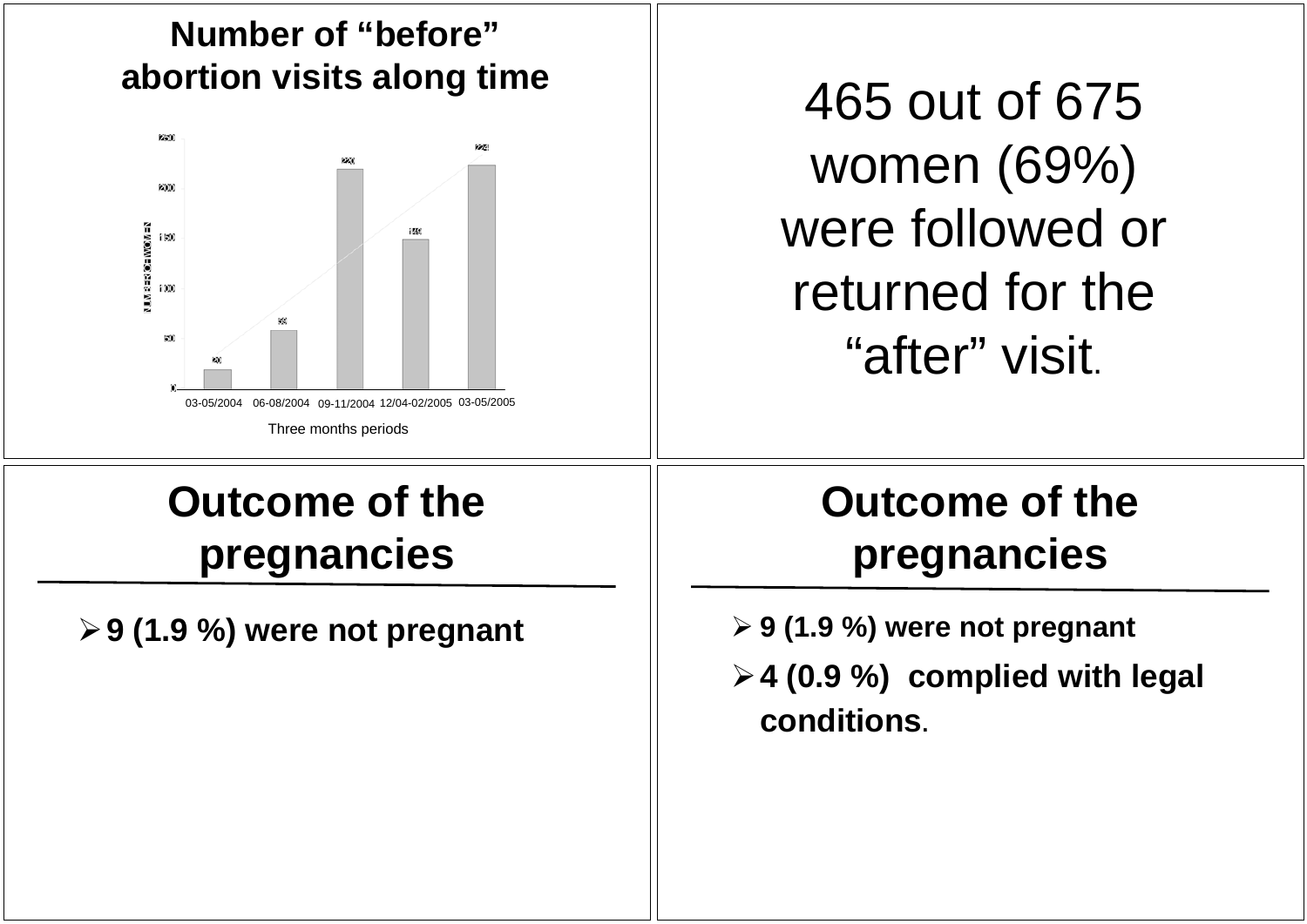## **Outcome of the pregnancies**

- **9 (1.9 %) were not pregnant**
- **4 (0.9 %) complied with legal conditions**
- -**23 (4.9 %) abnormal pregnancy**

### **Outcome of the pregnancies**

- **9 (1.9 %) were not pregnant**
- **4 (0.9 %) complied with legal conditions**

**.**

- **23 (4.9 %) abnormal pregnancy**
- -**16 (3.4 %) decided to go to term**

# **Outcome of the pregnancies**

- **9 (1.9 %) were not pregnant**

**.**

- **4 (0.9 %) complied with legal conditions**
- **23 (4.9 %) abnormal pregnancy**
- **16 (3.4 %) decided to go to term**

-**412 (88.6 %) clandestine abortion**

# **Of the 412 women who decided to abort**

**100% used**

# **Misoprostol**